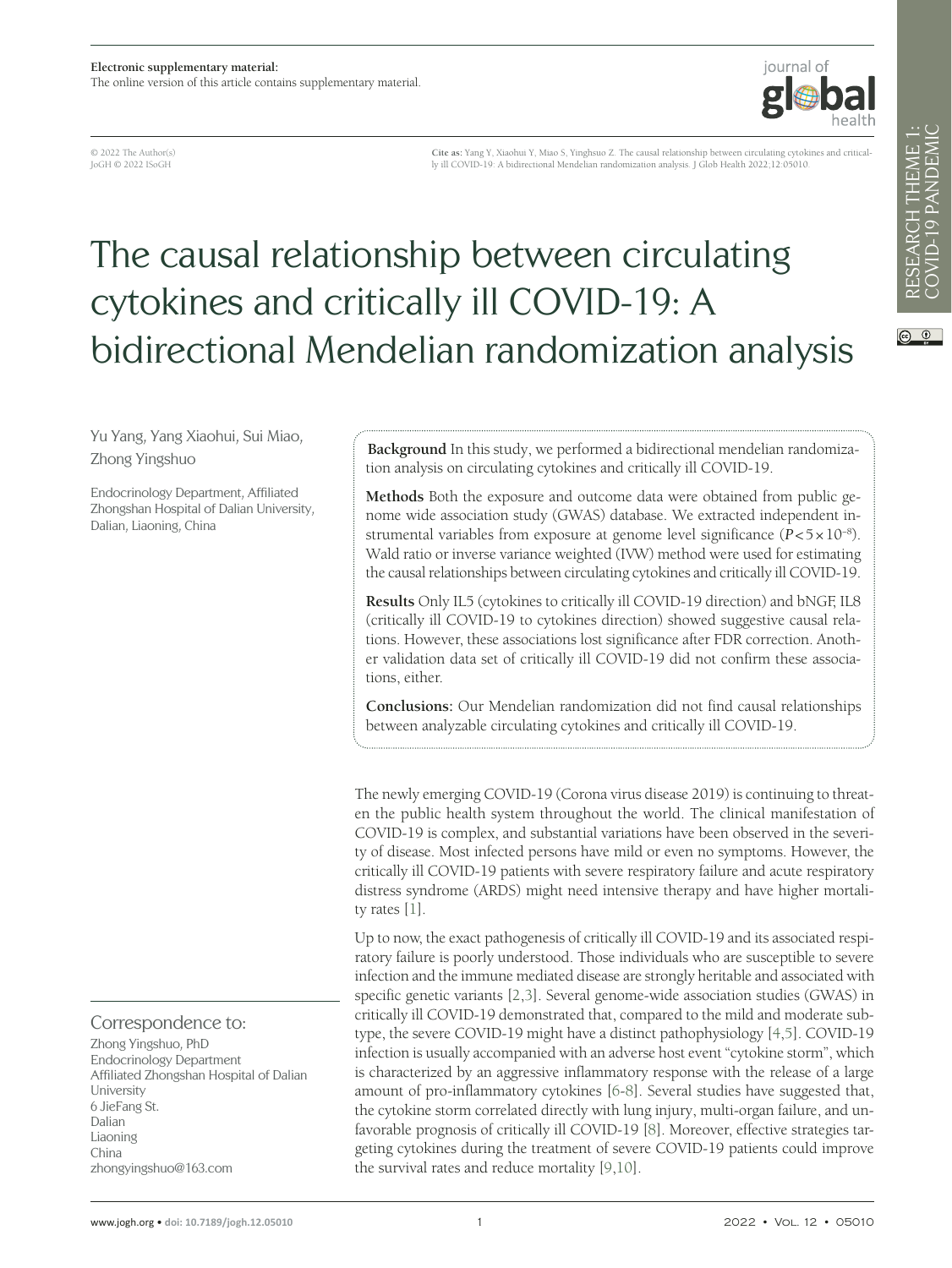However, whether these cytokines have causal relationship with critically ill COVID-19 remains to be elucidated. The mendelian randomization (MR) approach, which uses genetic variants as instrumental variables, has been adopted as a powerful method to evaluate the causal relationship of potential exposure on certain disease [\[11](#page-7-5)]. The genetic variants, usually SNPs, are randomly assigned during gamete formation and less likely to be affected by confounding. Therefore, this kind of MR study is analogous to a randomized controlled trial, and can attain stable and convincing causal effects between exposures and outcomes [\[12](#page-7-6)[,13](#page-7-7)].

A better understanding of the role of inflammatory biomarkers in COVID-19 is needed, which may help prevent the incidence and aid in the development of novel therapeutic targets. In this study, we performed a bidirectional MR analysis to assess the causal direction between cytokines with critically ill COVID-19 using GWAS summary data. The aim of the present study was to (1) estimate the causal relationships between cytokines and the development of critically ill COVID-19; (2) appraise the evidence for direction and robustness in the estimated etiological associations; (3) investigate potential genetic variants that lead to the variation of COVID-19 related cytokines, which might also contribute to the progress of critically ill COVID-19.

# METHODS

# Study design

In this study, we conducted a bidirectional MR test to decipher the causal effect of circulating cytokines with critically ill COVID-19 using publicly available genetic association summary data (two-sample MR). The underlying idea of the MR method is to use genetic variants as instrumental variables (IVs) to link a risk factor ('exposure') to a health trait ('outcome'). In order to represent a valid IV, a genetic variant need to fulfill three assumptions: 1) is associated with the exposure, 2) only affect an outcome via the exposure, 3) and is independent of confounders. In this MR study, exposures and outcomes in the cytokines to critically ill COVID-19 direction are circulating cytokines levels and COVID-19, respectively. For the critically ill COVID-19 to cytokines direction, the assignment is reversed.

Contributing studies have received ethical approval from their respective institutional review boards. This MR study is a secondary research from public available data. Therefore, no extra ethical approval and informed consent are required.

# Genetically determined levels of circulating cytokines

The circulating cytokines summary data were obtained from Ahola-Olli's study [\[14\]](#page-7-8). In this study, the authors identified 27 genome-widely significant loci for 41 cytokines. For each cytokine, SNPs associated with circulating levels at a significance threshold (*P*<5x10−8) were chosen as IVs. We performed linkage disequilibrium clumping for the significant SNPs through the European 1000 Genomes Project reference panel, and chose the independent genetic variants for further MR analysis. Overall, 24 cytokines with at least one genetic variable were identified as exposures for this study. Full GWAS summary statistics for the circulating cytokines are publicly available through the GWAS Catalog server at https://www.ebi.ac.uk/gwas/home.

# Covid-19 host genetics initiative (COVID-19 HG)

The critically ill COVID-19 summary data were obtained from COVID-19 HG GWAS meta-analysis [\(https://](https://www.COVID-19hg.org/) [www.COVID-19hg.org/\)](https://www.COVID-19hg.org/) [\[15\]](#page-7-9). In brief, the COVID-19 HG is an ongoing, international initiative that aims to facilitate COVID-19 host genetic study. After collecting pre-specified individual level or summary results from GWASs, it combines these data in an inverse variance weighted meta-analysis using variants with a minor allele frequency (MAF)>0.001 and imputation quality  $(r^2)$ >0.6. In this study, we obtained the summary statistics from data R5A2 (European population), which collects critically ill COVID-19 (n=4792) and population controls ( $n=1054664$ ). For privacy issues, the summary data used in this study did not include the 23andme and UKBB cohorts.

# Statistical analysis

The MR analysis and sensitivity analysis were conducted using R platform via R package TwoSampleMR [\[16](#page-7-10)]. We used the standard Wald ratio estimator (when only 1 IV exists) or inverse variance weighted (IVW) method (when several IVs are available) as the primary MR analysis for estimating the causal relationships between circulating cytokines and critically ill COVID-19 [\[17](#page-7-11)]. FDR (false discovery rate) correction was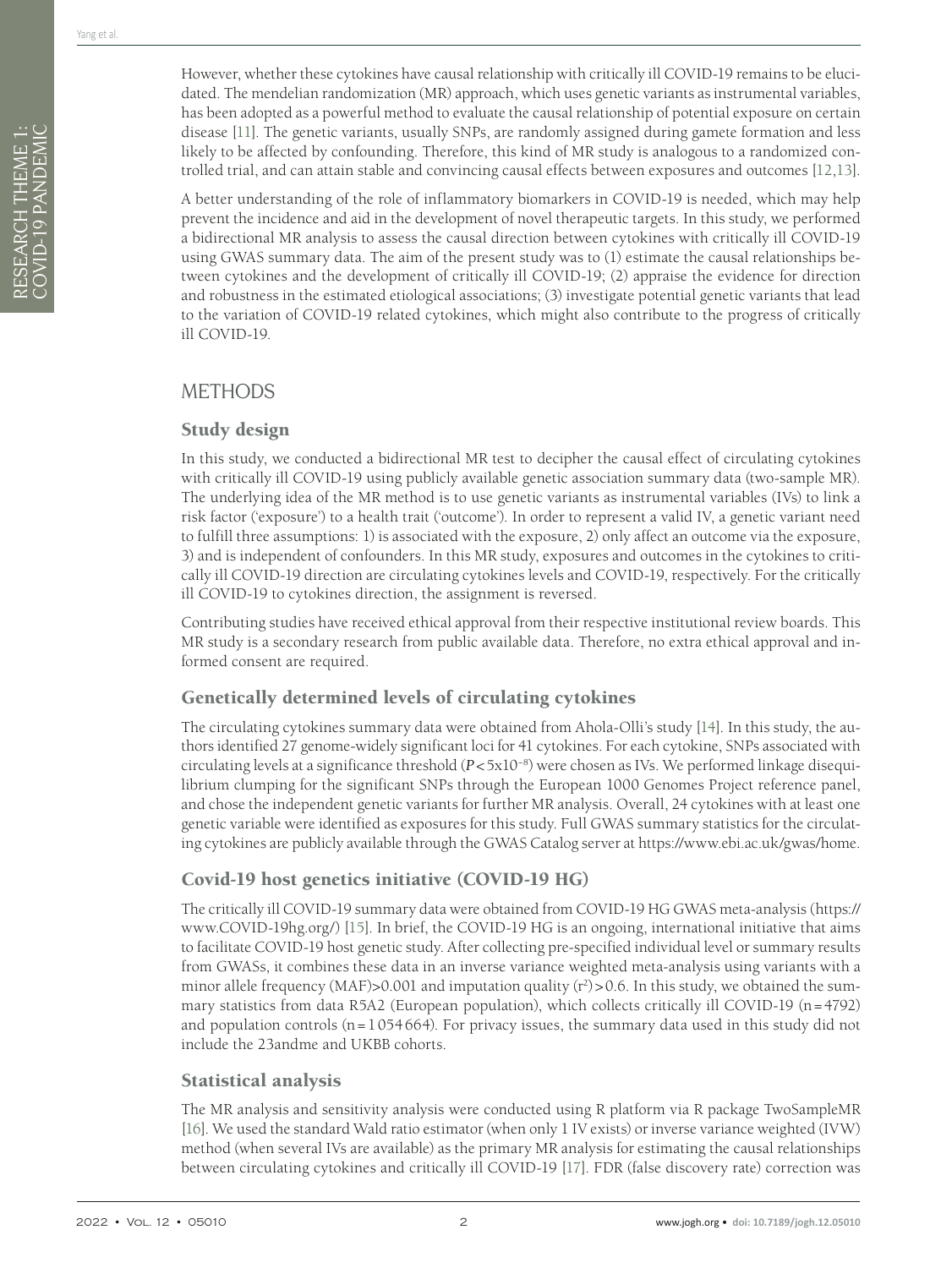applied to correct for multiple comparisons, and the *P* values after FDR correcttion were described as *P*. adjust. A *P*<0.05 before FDR correction was considered as suggestive for association.

The statistical power calculations for the MR analysis were performed through online tool at [https://sb452.](https://sb452.shinyapps.io/power/) [shinyapps.io/power/](https://sb452.shinyapps.io/power/) [\[18\]](#page-7-12). Briefly, for the cytokines to critically ill COVID-19 direction, the outcome was binary. We computed the power to detect 1.2 causal effects per SD change in exposure for each MR analysis at a 0.05 significance level. While for the other direction, the outcomes were continuous. Causal effect per SD change of 0.2 at a 0.05 significance level was adopted for power estimation.

In order to assess the robustness of the MR results and potential violations of the assumptions underlying MR, we performed several kinds of sensitivity analyses. These sensitivity analyses mainly include heterogeneity tests, horizontal pleiotropy and leave-one-out analysis.

Heterogeneity test, which assess the compatibility of IVs in causal effects, is an important indicator of potential violation of IV assumptions [\[19\]](#page-7-13). We conducted Cochran's Q test and  $I^2$  statistic to compute the heterogeneity of causal estimates from each genetic variant. The MR-Egger regression was performed to assess potential directional pleiotropy of genetic variants. The slope of the MR-Egger regression can give pleiotropy corrected causal estimates, and the magnitude of the intercept can provide an estimate of the degree of pleiotropy. If the intercept differs from zero, there is evidence of directional pleiotropy. In addition, the MR-PRESSO method was applied to detect and correct for the horizontal pleiotropic outlier. Briefly, it regresses the IV-outcome and IV-exposure association to conduct a global test of heterogeneity. Then, it compares the observed distance of each SNP from the regression with the distance expected under the null hypothesis of no pleiotropy. Finally, the leave-one-out analysis is performed to evaluate whether the MR estimate is biased by any single SNP that might have a substantial horizontal pleiotropic effect. In this method, we can re-estimate the effect by sequentially dropping one SNP at a time. If the dropped SNP lead to a dramatic change in the estimate, it may have horizontal pleiotropic effect.

# RESULTS

### Instrument variables in this study

In order to eliminate potential linkage disequilibrium (LD) of genetic variants, we performed strict clumping with an R2 threshold of 0.01 after extracting genome-wide associated SNPs (*P*<5×10−8) from exposure GWAS data. Because the exposure and outcome population are both from European population, European samples in the 1000 genomes project reference data set is chosen as the reference panel for clumping.

In the cytokines to critically ill COVID-19 direction, 80 independent SNPs remained and were utilized as instruments for 24 cytokines following clumping (**[Table](#page-3-0) 1**). Other 17 cytokines were not suitable for exposure due to lack of appropriate IVs. Among the 24 cytokines for exposure, 8 cytokines have only 1 associated SNP. While the other 16 cytokines were associated with multiple IVs, and MIP1b having the most 18 IVs. For the critically ill COVID-19 to cytokines direction, all the 41 cytokines were eligible for outcomes. After pruning strict linkage disequilibrium clumping and data harmonization, 8 independent variants remained for further MR analysis (**[Table](#page-3-1) 2**, Table S1 in the **Online [Supplementary](#page-6-4) Document**). Then, we calculated F statistics for all the instrument SNPs in our analysis to avoid the weak instrument bias [\[20](#page-7-14)]. As shown in **[Table](#page-3-0) 1** and **[Table](#page-3-1) 2**, the F-statistics were well above the usual threshold of 10.

## Bidirectional Mendelian randomization analysis

The primary results of our MR analysis for the circulating cytokines and critically ill COVID-19 were presented in **[Table](#page-3-0) 1** and **[Table](#page-3-1) 2**. For the cytokines to critically ill COVID-19 direction, the only cytokine reaching statistically significant was IL5 ( $P = 0.030$ ,  $OR = 0.674$ ; 95% confidence interval (CI)=0.472-0.963). However, this *P* value lost significance following FDR correction for testing multiple cytokines (*P*adjust = 0.720). All the other 23 cytokines did not show confirmative association with critically ill COVID-19.

For the critically ill COVID-19 to cytokines direction, we conducted 41 times MR analysis. IVW method was applied in this direction, for eight independent IVs are available. The bNGF and IL8 cytokines showed suggestive association, with *P* value 0.044 (OR=0.911, 95% CI=0.832-0.998) and 0.049 (OR=0.913, 95% CI=0.525-0.999), respectively. However, FDR correction for these *P* values did not show significance (*P*.  $adjust = 0.574$ ).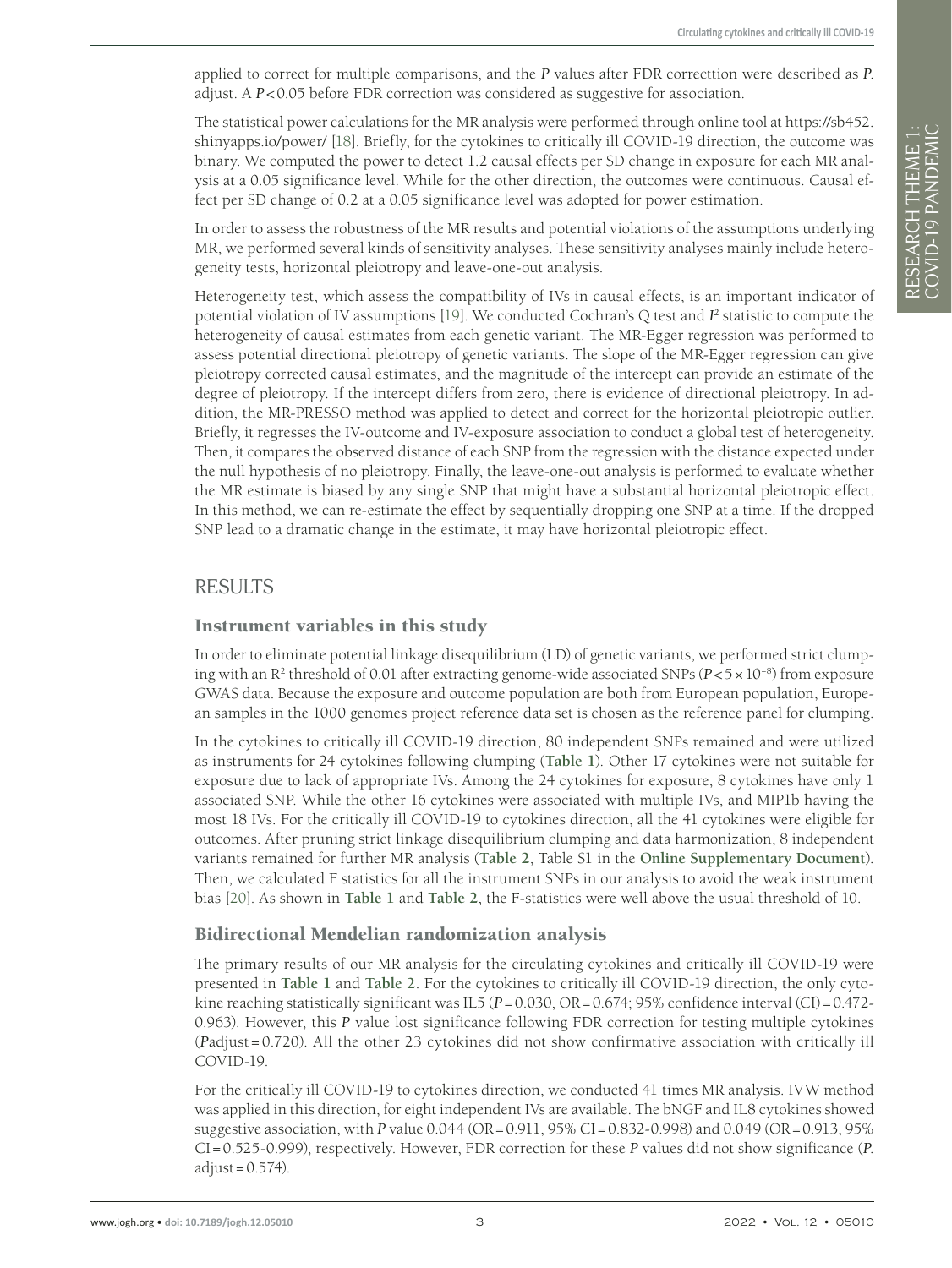<span id="page-3-0"></span>

| <b>CYTOKINES</b>          | <b>NUMBER OF SNPS</b> | <b>VARIANCE EXPLAINED</b>                     | <b>F STATISTICS</b> | <b>BETA</b> | SE.   | P VALUE | <b>PADJUST</b> |
|---------------------------|-----------------------|-----------------------------------------------|---------------------|-------------|-------|---------|----------------|
| <b>CTACK</b>              | 2                     | 0.049                                         | 184.615             | 0.055       | 0.086 | 0.526   | 0.789          |
| bNGF                      | 1                     | 0.011                                         | 39.017              | 0.016       | 0.229 | 0.946   | 0.946          |
| <b>VEGF</b>               | 7                     | 0.045                                         | 320.340             | $-0.094$    | 0.057 | 0.103   | 0.786          |
| TRAIL                     | 12                    | 0.245                                         | 2074.603            | $-0.071$    | 0.044 | 0.106   | 0.786          |
| <b>TNFb</b>               | 2                     | 0.104                                         | 173.738             | 0.066       | 0.090 | 0.462   | 0.786          |
| SCGFb                     | 3                     | 0.071                                         | 266.890             | 0.095       | 0.091 | 0.296   | 0.786          |
| SCF                       | $\overline{2}$        | 0.010                                         | 87.294              | $-0.443$    | 0.311 | 0.155   | 0.786          |
| IL16                      | 3                     | 0.092                                         | 342.450             | $-0.005$    | 0.063 | 0.936   | 0.946          |
| <b>RANTES</b>             | 1                     | 0.004                                         | 13.974              | 0.249       | 0.342 | 0.467   | 0.786          |
| PDGFbb                    | 6                     | 0.070                                         | 592.388             | $-0.080$    | 0.076 | 0.291   | 0.786          |
| <b>MIP1b</b>              | 18                    | 0.305                                         | 2630.814            | 0.062       | 0.066 | 0.344   | 0.786          |
| MIG                       |                       | 0.010                                         | 38.195              | $-0.016$    | 0.236 | 0.945   | 0.946          |
| <b>MCSF</b>               |                       | 0.016                                         | 13.724              | $-0.220$    | 0.200 | 0.271   | 0.786          |
| MCP1                      | $\overline{2}$        | 0.024                                         | 203.860             | $-0.167$    | 0.216 | 0.440   | 0.786          |
| IL12p70                   | $\overline{4}$        | 0.018                                         | 149.053             | 0.097       | 0.195 | 0.617   | 0.824          |
| IP10                      | 2                     | 0.019                                         | 71.290              | $-0.286$    | 0.234 | 0.221   | 0.786          |
| IL18                      | 3                     | 0.041                                         | 150.175             | 0.015       | 0.125 | 0.905   | 0.946          |
| IL17                      | 1                     | 0.005                                         | 41.923              | $-0.152$    | 0.337 | 0.652   | 0.824          |
| IL13                      |                       | 0.089                                         | 347.870             | $-0.099$    | 0.089 | 0.265   | 0.786          |
| IL10                      |                       | 0.005                                         | 37.121              | $-0.300$    | 0.345 | 0.384   | 0.786          |
| <b>HGF</b>                | 2                     | 0.015                                         | 128.368             | 0.067       | 0.143 | 0.636   | 0.824          |
| $IL5+$                    |                       | 0.011                                         | 38.656              | $-0.395$    | 0.182 | 0.030   | 0.720          |
| GROa                      | $\overline{2}$        | 0.119                                         | 444.370             | $-0.004$    | 0.054 | 0.934   | 0.946          |
| Eotaxin                   | $\overline{2}$        | 0.027                                         | 222.288             | $-0.066$    | 0.096 | 0.491   | 0.786          |
| $\mathbf{1}$ $\mathbf{1}$ | $T^2$ 1.              | $T \cap D \neq (0, 1, 1, 1)$<br>$\sim$ $\sim$ | 1 <sub>m</sub> 1    |             |       |         |                |

SE – standard error, *P*adjust – FDR (false discovery rate) corrected P value

\*Explained variance was calculated as: R2 =(reported GWAS effect)2 ×2×minor allele frequency×(1–minor allele frequency)/variance of trait. F statistics per variant was calculated as: (Sample size -  $2) \times R^2/(1 - R^2)$ . The Wald ratio estimator was used for effect estimation if one single instrument was available, and the inverse variance weighted estimation method (IVW) when more than one instrument was available.

†*P* value of IL5 showed suggestive significance at the level of 0.05.

#### <span id="page-3-1"></span>**Table 2.** MR analysis results of critically ill COVID-19 to 41 cytokines direction

| <b>CYTOKINES</b> | <b>NUMBER OF SNPS*</b> | <b>BETA</b> | SE.   | P VALUE | <b>PADJUST</b> |
|------------------|------------------------|-------------|-------|---------|----------------|
| <b>CTACK</b>     | 8                      | 0.042       | 0.062 | 0.494   | 0.856          |
| bNGF†            |                        | $-0.093$    | 0.046 | 0.044   | 0.574          |
| <b>VEGF</b>      | 7                      | $-0.048$    | 0.033 | 0.145   | 0.688          |
| <b>MIF</b>       | $\overline{7}$         | $-0.023$    | 0.047 | 0.628   | 0.888          |
| <b>TRAIL</b>     | 8                      | $-0.010$    | 0.034 | 0.766   | 0.894          |
| <b>TNFb</b>      | 7                      | $-0.047$    | 0.087 | 0.590   | 0.888          |
| TNFa             | 8                      | $-0.018$    | 0.057 | 0.755   | 0.894          |
| SDFla            | 8                      | $-0.008$    | 0.031 | 0.788   | 0.894          |
| SCGFb            | 7                      | $-0.060$    | 0.059 | 0.306   | 0.856          |
| SCF              | $\overline{7}$         | $-0.036$    | 0.030 | 0.240   | 0.856          |
| IL16             | 8                      | 0.014       | 0.045 | 0.766   | 0.894          |
| <b>RANTES</b>    | 8                      | 0.006       | 0.072 | 0.939   | 0.939          |
| PDGFbb           | 7                      | 0.015       | 0.030 | 0.628   | 0.888          |
| MIP1b            | 8                      | $-0.026$    | 0.041 | 0.520   | 0.856          |
| MIPla            | $\overline{7}$         | $-0.040$    | 0.046 | 0.390   | 0.856          |
| <b>MIG</b>       | 7                      | $-0.017$    | 0.059 | 0.777   | 0.894          |
| <b>MCSF</b>      | 7                      | $-0.087$    | 0.055 | 0.116   | 0.688          |
| MCP3             | 8                      | $-0.126$    | 0.088 | 0.151   | 0.688          |
| MCP1             | 7                      | $-0.033$    | 0.030 | 0.278   | 0.856          |
| IL12p70          | 6                      | $-0.029$    | 0.034 | 0.393   | 0.856          |
| IP10             | 6                      | 0.038       | 0.069 | 0.575   | 0.888          |
| IL18             | $\overline{7}$         | 0.015       | 0.046 | 0.749   | 0.894          |
| IL17             | 8                      | $-0.037$    | 0.031 | 0.225   | 0.856          |
| IL13             | 7                      | $-0.047$    | 0.046 | 0.311   | 0.856          |
| IL10             | 7                      | $-0.060$    | 0.031 | 0.056   | 0.574          |
| IL8 <sup>‡</sup> | $\overline{7}$         | $-0.091$    | 0.046 | 0.049   | 0.574          |
| IL6              | $\overline{7}$         | $-0.007$    | 0.031 | 0.807   | 0.894          |
| ILlra            | 7                      | $-0.016$    | 0.046 | 0.730   | 0.894          |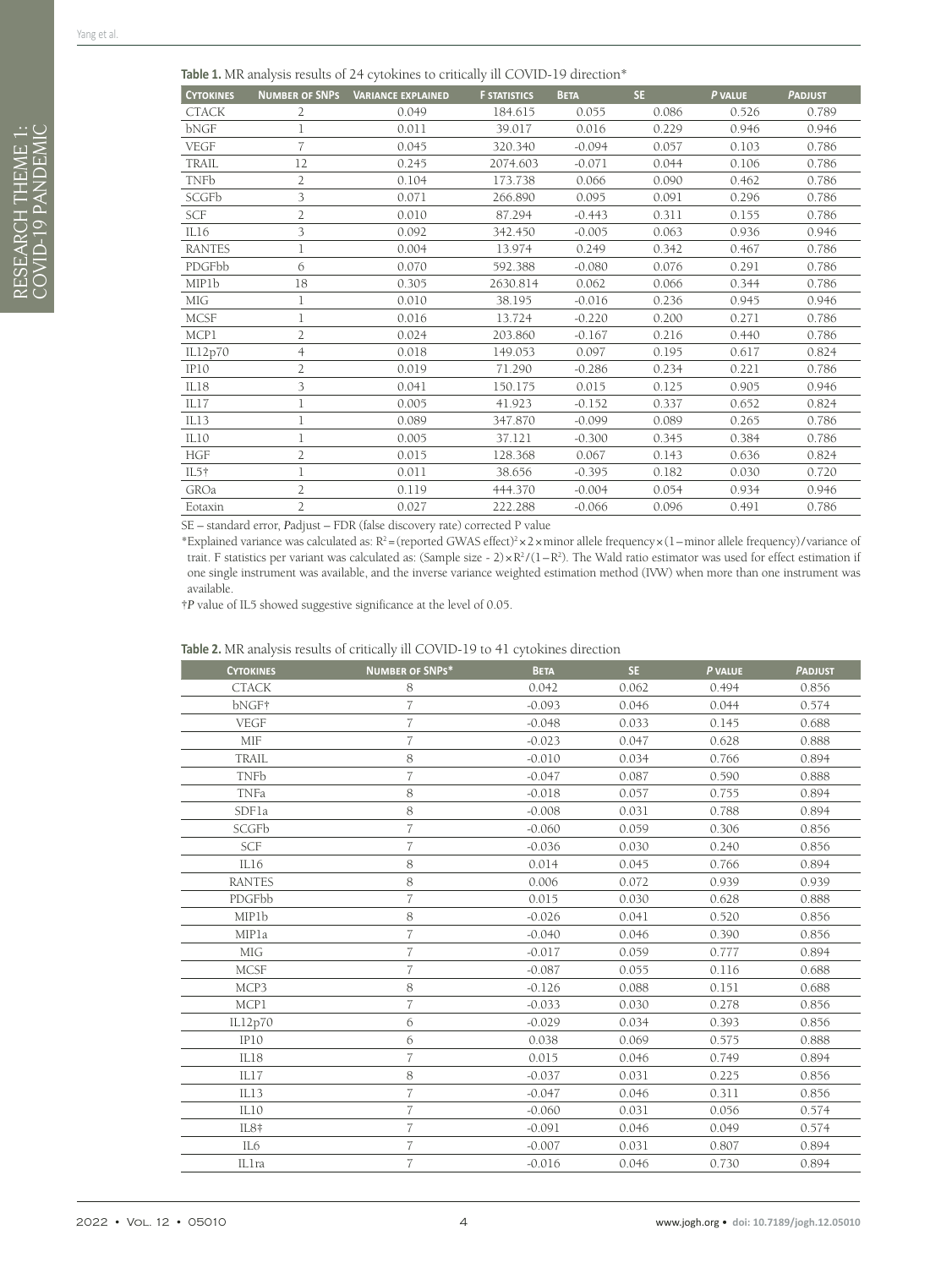#### **Table 2.** Continued

| <b>CYTOKINES</b> | <b>NUMBER OF SNPS*</b>   | <b>BETA</b> | SE.   | P VALUE | <b>PADJUST</b> |
|------------------|--------------------------|-------------|-------|---------|----------------|
| ILlb             |                          | $-0.058$    | 0.036 | 0.113   | 0.688          |
| <b>HGF</b>       |                          | $-0.058$    | 0.030 | 0.055   | 0.574          |
| IL9              | 8                        | $-0.004$    | 0.045 | 0.920   | 0.939          |
| IL7              |                          | $-0.036$    | 0.047 | 0.445   | 0.856          |
| IL5              |                          | $-0.073$    | 0.047 | 0.121   | 0.688          |
| IL <sub>4</sub>  |                          | $-0.026$    | 0.031 | 0.395   | 0.856          |
| IL2ra            |                          | $-0.036$    | 0.057 | 0.522   | 0.856          |
| IL2              |                          | $-0.039$    | 0.047 | 0.406   | 0.856          |
| IFNg             |                          | 0.004       | 0.032 | 0.894   | 0.939          |
| GROa             |                          | $-0.075$    | 0.078 | 0.334   | 0.856          |
| GCSF             | 8                        | $-0.003$    | 0.030 | 0.910   | 0.939          |
| FGFbasic         | 8                        | $-0.023$    | 0.031 | 0.452   | 0.856          |
| Eotaxin          | $\overline{\phantom{a}}$ | $-0.020$    | 0.031 | 0.522   | 0.856          |

SNP – single nucleotide polymorphism, SE – standard error, *P*adjust – FDR (false discovery rate) corrected *P* value

\*The inverse variance weighted estimation method (IVW) was used in this direction, for six to eight SNPs were available.

†*P* value of bNGF showed suggestive significance at the level of 0.05.

‡*P* value of IL8 showed suggestive significance at the level of 0.05.

## Statistical power, heterogeneity and sensitivity tests

The statistical power of our MR analysis was shown in the Table S2 in the **Online [Supplementary](#page-6-4) Document**. In the cytokines to critically ill COVID-19 direction, two independent COVID-19 data sets with similar sample size and case proportion were enrolled in our study. For each COVID-19 data set, nearly half cytokines reached the power of 80%. The other cytokines with lower power values were caused by lower explained phenotype variance. The two enrolled data sets would raise the power values in certain degree. However, we could not compute the exact power for the two data sets together, due to lack of raw GWAS data. For the suggestive cytokine IL5, the estimated power was 26.1% and 26.8%, respectively. And the actual OR value were 0.674 and 0.646 in each data set, Therefore, the power to detect IL5 association with critically ill COVID-19 would reach 81.5% and 89.5%. In the critically ill COVID-19 to cytokines direction, power values were calculated based on the 8 independent SNPs (total explained variance 0.127) and sample size of 8293 [[14\]](#page-7-8). At the causal effect per SD change in exposure of 0.2 and significance level of 0.05, the power would reach 100%. We performed heterogeneity and sensitivity tests for above suggestive association MR results. For the cytokines to critically ill COVID-19 direction, only IL5 showed suggestive association with COVID-19. Because there is only one IV (rs7767396) available for IL5, no heterogeneity and horizontal pleiotropy exist. As shown in the **[Table](#page-3-0) 1**, this IV explained 1.2% of the variance of IL5 levels. Therefore, we queried rs7767396 through phenoscanner database [\[21\]](#page-7-15), which is a curated database holding publicly available results from large-scale genome-wide association studies. It is indicated that, rs7767396 is also associated with serum VEGF levels.

For the critically ill COVID-19 to cytokines direction, there are eight independent IVs in effect estimates. We conducted heterogeneity and sensitivity tests to exclude potential violation of MR assumptions (**[Table](#page-5-0) 3**). Cochran's Q indicated that, there are no evidence of heterogeneity for bNGF (*P*=0.860) and IL8 (*P*=0.983). Moreover, MR Egger regression revealed no evidence of directional pleiotropy for critically ill COVID-19 to bNGF (intercept=-0.002, *P*=0.962) and IL8 ((intercept=-0.005, *P*=0.904). The "leave-one-out" analysis showed the IVW causal association estimate was not driven by a single SNP, either (Figure S1 in the **Online [Supplementa](#page-6-4)ry [Document](#page-6-4)**).

#### Secondary validation study

We further performed a secondary validation study for bidirectional MR analysis based on another independent critically ill COVID-19 GWAS data set (R4A2) from COVID-19 HG (Tables S3, S4 in the **Online [Supplemen](#page-6-4)tary [Document](#page-6-4)**). This validation data set R4A2 consists of 4933 critically ill COVID-19 patients and 1398672 healthy controls. **[Table](#page-5-1) 4** showed the results of validation study for the suggestive causal association cytokines (IL5 in cytokines to COVID-19 direction, and bNGF, IL8 in COVID-19 to cytokines direction) discovered in R5A2 data set. In the cytokines to COVID-19 direction, IL5 also showed marginal association (*P*=0.019, OR 0.646, 95% CI 0.448-0.932). However, this association lost significance after FDR correction (*P*.adjust=0.456). The other two cytokines (bNGF, IL8) were not associated with critically ill COVID-19. The secondary validation study did not show confirmative association for these cytokines with critically ill COVID-19 in both directions.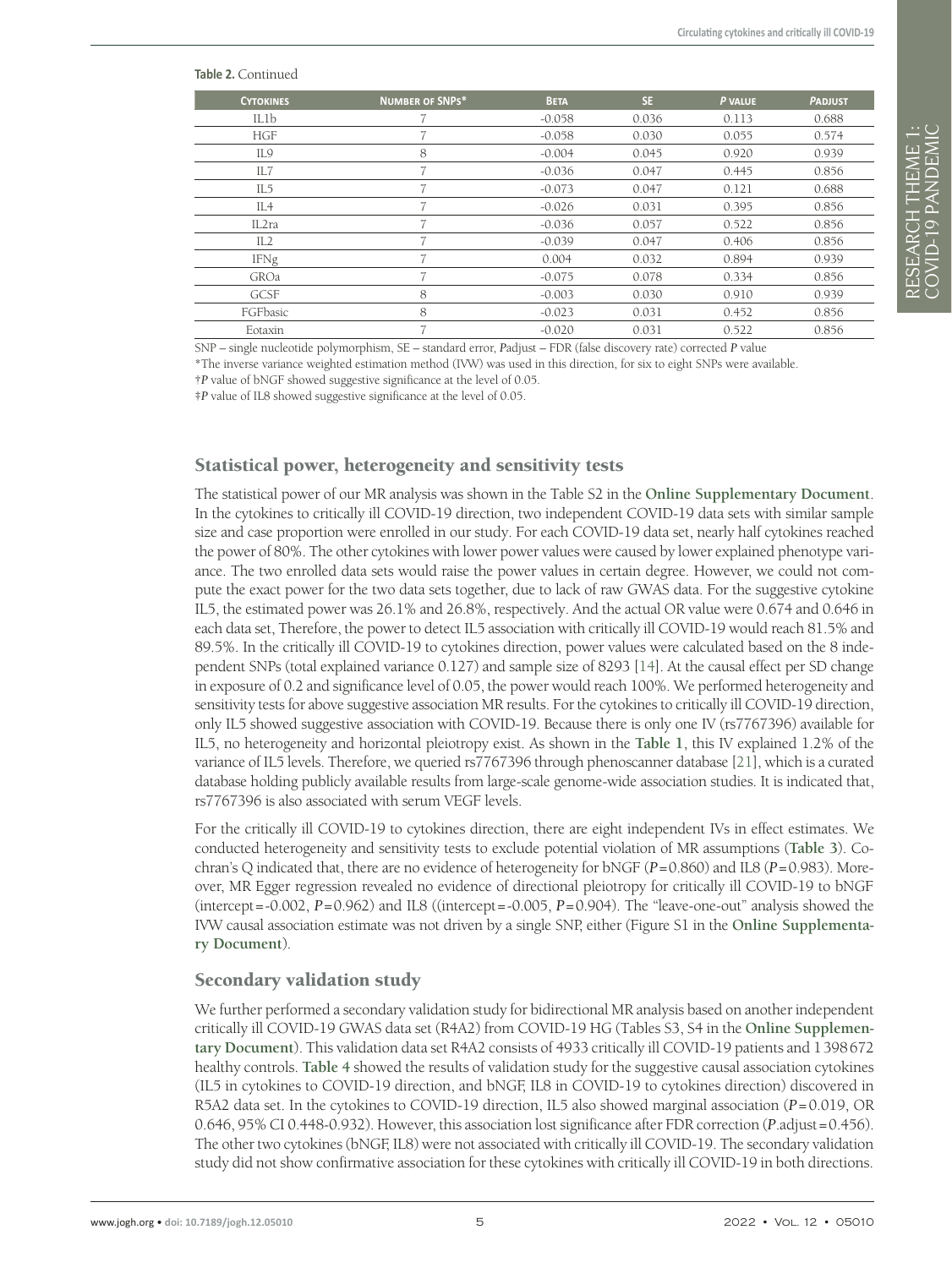<span id="page-5-0"></span>

|                 | <b>HETEROGENEITY TEST</b> |         |       |         |                 | <b>PLEIOTROPY TEST</b> |         |
|-----------------|---------------------------|---------|-------|---------|-----------------|------------------------|---------|
| <b>Outcomes</b> | Method                    | Q value | $I^2$ | P value | Egger intercept | <b>SE</b>              | P value |
| bNGF            | MR-Egger                  | 2.576   | 1.000 | 0.765   | $-0.002$        | 0.043                  | 0.962   |
|                 | <b>IVW</b>                | 2.578   | 1.388 | 0.860   |                 |                        |         |
| IL8             | MR-Egger                  | 1.051   | 1.952 | 0.958   | $-0.005$        | 0.043                  | 0.904   |
|                 | <b>IVW</b>                | 1.067   | 1.938 | 0.983   |                 |                        |         |

**SE –** standard error

<span id="page-5-1"></span>

| Table 4. Validation study of MR results in another COVID-19 data set |  |
|----------------------------------------------------------------------|--|
|----------------------------------------------------------------------|--|

| <b>EXPOSURES</b>        | <b>OUTCOMES</b>         | <b>BETA</b> | <b>SE</b> | <b>P</b> VALUE | OR.   | 95% CI      | <b>PADJUST</b> |
|-------------------------|-------------------------|-------------|-----------|----------------|-------|-------------|----------------|
| IL5                     | Critically ill COVID-19 | $-0.437$    | 0.187     | $0.019*$       | 0.646 | 0.448 0.932 | 0.456          |
| Critically ill COVID-19 | bNGF                    | $-0.088$    | O 050     | 0.080          |       |             |                |
| Critically ill COVID-19 | L8                      | $-0.087$    | O 050     | 0.081          |       |             |                |
|                         |                         |             |           |                |       |             |                |

MR – Mendelian randomization, OR – odds ratio, CI – confidence interval

\*P value of IL5 showed suggestive significance at the level of 0.05 in the cytokine to critically ill COVID-19 direction.

## **DISCUSSION**

To our knowledge, this is the first attempt to assess the causal effect of the circulating cytokines levels and critically ill COVID-19 through two-sample bidirectional MR approach. Our results provide evidence that there is no confirmative causal effect between analyzable cytokines and critically ill COVID-19 in bilateral directions.

While the majority affected individuals have mild or even no symptoms, severe COVID-19 is more likely in the elderly population and those with comorbidities [\[1](#page-6-0)]. Cumulative studies show that, the severe COVID-19 is qualitatively different from mild or moderate disease. The exact pathogenesis underlying the critically ill COVID-19 patients remain unclear. Host genetic variations may explain part of the heterogeneity for different COVID-19 outcomes. At least two biological components, susceptibility to viral infection and propensity to develop harmful pulmonary inflammation, participate in the pathogenesis of COVID-19 mortality risk [[3\]](#page-6-2).

Therefore, interpreting the genetic role for critically ill COVID-19 may provide pivotal insights into its pathogenesis. The published observational studies have addressed the pivotal role of aberrant cytokines affecting inflammatory injuries of the lungs, lung blood vessels or even the general organs during critically ill COVID-19 patients. However, confounding factors (smoking, lifestyle, age, obesity and T2DM), which might bias the observed estimates, are difficult to be excluded in these observational studies. The genetic IVs for MR studies are randomly allocated during gemmate formation, and less affected by confounding factors. Therefore, the MR study has become an established method for elucidating causal relationship between the exposures and outcomes in observational epidemiology.

In the present study, we identified suggestive causal associations for IL5, bNGF and IL8 with critically ill COVID-19. However, the results from the dual directions provided no causal relationship between serum cytokines and critically COVID-19. Cochran's Q test suggested no heterogeneity among the IVs, and MR Egger regression result did not show any bias of directional pleiotropy. Moreover, another data set also validated the causal results. Therefore, bias may not exist in our MR analysis, and none of the three main MR assumptions was violated. Compared with other common diseases, the critically ill COVID-19 GWAS had moderate sample size, which would produce moderate power in detecting causal effects. In this study, the power of critically ill COVID-19 to cytokines direction was 100%. While in the other direction, the power of about half cytokines did not reach 80%. We further performed a validation study through an independent data set, which would raise the power in certain degree.

Although we did not demonstrate the confirmative causal effect of cytokines with critically COVID-19, these results did not repudiate the role of cytokine storm during the pathogenesis of critically ill COVID-19. In fact, more and more observational studies demonstrated the aberrant cytokines profile among COVID-19 patients compared to normal control individuals [[22](#page-7-16)[-25](#page-7-17)]. The cytokine storm might be an important mediator during severe lung injury. One reason for these discrepancies might be that, cytokine storm is not the specific pathogenesis for critically ill COVID-19. As a kind of overwhelming systemic inflammatory response, cytokine storm also occurs in several pathologic conditions, such as viral infection, cancer, severe sepsis and multi-organ failure [[26](#page-7-18)]. MR study is mainly designated to extrapolate the causal association between the exposures and outcomes. Therefore, cytokine storm might be the manifestation of aberrant inner environment during critically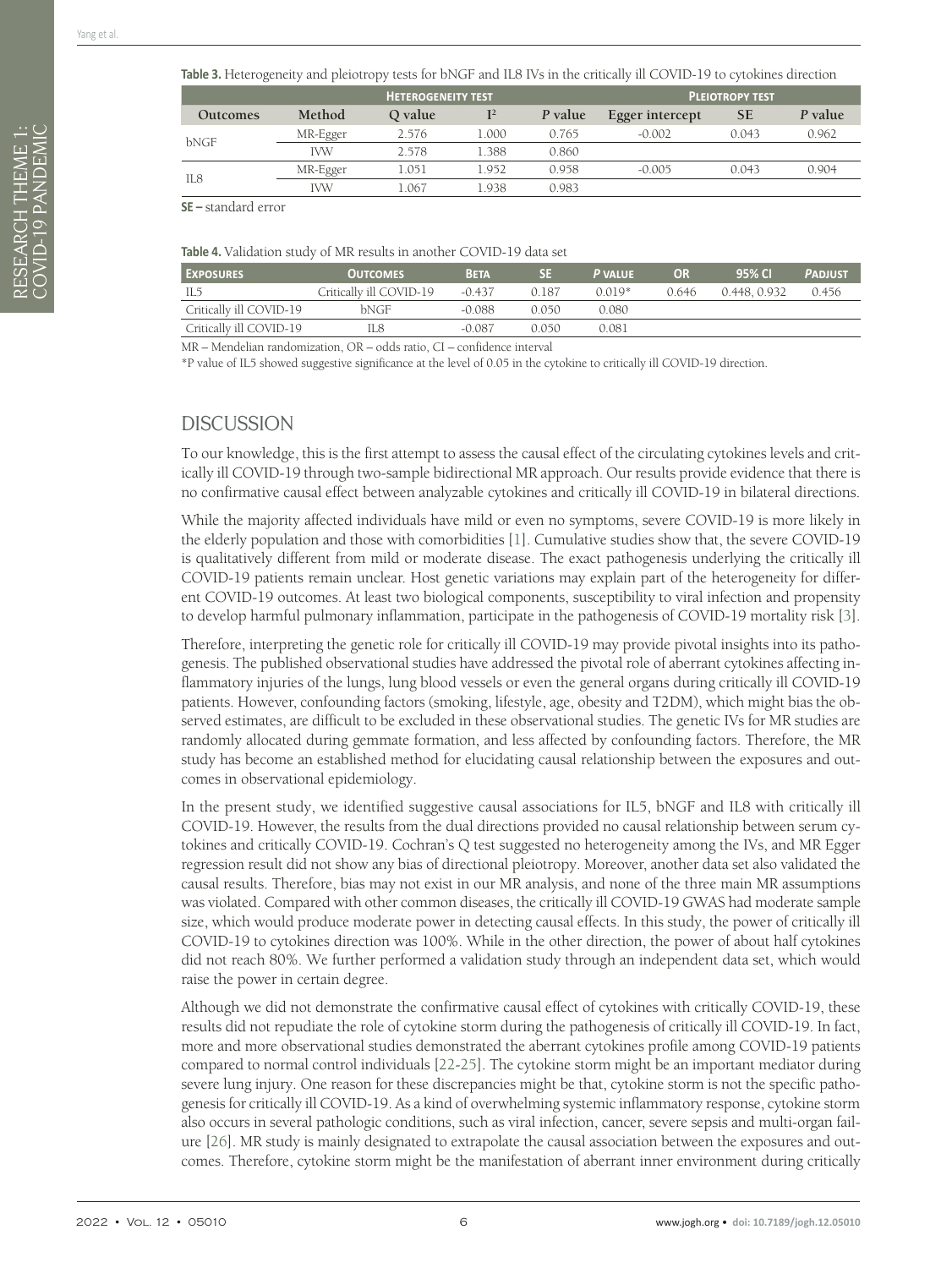ill COVID-19, rather than the causal reason. Another possible mechanism for lack of causal association is that, these cytokines might form a scale-free network to participate in the pathogenesis of critically ill COVID-19. These cytokines might have minor effect alone, but exert major effects when taking together, which are similar to polygenic risk score in complex traits. This assumption requires to be validated in the future study. Moreover, earlier study has revealed that, most cytokines levels, except IL1, peaked after respiratory function nadir, indicating that cytokine expression might not be the primary cause of impaired respiratory function in patients with COVID-19 [\[27](#page-7-19)]. And the dynamic cytokine storms and T cell lymphopenia are associated with COVID-19 severity. Sampling and measuring cytokines at one time might not reflex the dynamic fluctuations during critically ill COVID-19.

Our results might have certain clinical and public indications. As mentioned above, cytokine storm might be a common pathway in several clinical traits. SARS-Cov-2 infection might trigger aberrant cytokine profile in susceptible individuals, especially elderly persons with multiple organ failure. Effective protection and therapy for SARS-Cov-2 infection in these susceptible persons would be vital to beneficial prognosis. Therefore, the clinical decision to COVID-19 patients should be based on their personal profile and severity. It has been reported that, an immunologic memory of cytokine storm would likely persist, even after the SARS-CoV-2 infection resolves [\[28\]](#page-7-20). This adverse memory would raise the possibility of viral relapse or re-infection. We recommend longitudinal follow-up of COVID-19 patients with and without cytokine storm to decipher the immunological mechanisms and biomarkers for critically ill type. Our study has several limitations. First, the critically ill COVID-19 GWAS data of this study was obtained from COVID-19 HG. Compared to other traits, the coivd-19 HG has moderate sample size in COVID-19 patients. This would produce moderate power to detect the causal effect. The cumulative GWAS for COVID-19 might provide more powerful and convincible results. Second, we could not acquire independent instrument variables for 17 cytokines, including three most important pro-inflammatory cytokines of innate immune response, IL1, TNF  $\alpha$ , and IL6. Thus, the causal association of these cytokines and COVID-19 could not be assessed. Third, the exposure and outcome population of this study are European. Other ethic data are not available yet.

# CONCLUSIONS

In conclusion, in our bidirectional MR study, no causal effect was detected between analyzable circulating cytokines and COVID-19. And the association between critically ill COVID-19 and cytokine storm need further consideration.

**Acknowledgements:** The authors would like to acknowledge the Ahola-Olli group and the COVID-19 host genetics initiative for their GWAS data. Contributing studies have received ethical approval from their respective institutional review boards. This MR study is a secondary research from publicly available data. Therefore, no extra ethical approval and informed consent are required.

#### **Funding:** None.

**Authorship contributions:** YY and ZY designed the study and wrote the main manuscript text. YX and SM prepared figures and tables. All the authors reviewed the manuscript.

**Competing interests:** The authors completed the Unified Competing Interest Form (available upon request from the corresponding author), and declare no conflicts of interest.

#### **Additional material**

<span id="page-6-4"></span>[Online Supplementary Document](https://jogh.org/documents/2022/jogh-12-05010-s001.pdf)

<span id="page-6-0"></span>1 Gao YD, Ding M, Dong X, Zhang JJ, Kursat Azkur A, Azkur D, et al. Risk factors for severe and critically ill COVID-19 patients. Allergy. 2021;76:428-55. [Medline:33185910](https://pubmed.ncbi.nlm.nih.gov/33185910) [doi:10.1111/all.14657](https://doi.org/10.1111/all.14657)

- <span id="page-6-1"></span>2 Zeberg H, Paabo S. The major genetic risk factor for severe COVID-19 is inherited from Neanderthals. Nature. 2020;587:610- 2. [Medline:32998156](https://pubmed.ncbi.nlm.nih.gov/32998156) [doi:10.1038/s41586-020-2818-3](https://doi.org/10.1038/s41586-020-2818-3)
- <span id="page-6-2"></span>3 Ovsyannikova IG, Haralambieva IH, Crooke SN, Poland GA, Kennedy RB. The role of host genetics in the immune response to SARS-CoV-2 and COVID-19 susceptibility and severity. Immunol Rev. 2020;296:205-19. [Medline:32658335](https://pubmed.ncbi.nlm.nih.gov/32658335) [doi:10.1111/](https://doi.org/10.1111/imr.12897) [imr.12897](https://doi.org/10.1111/imr.12897)
- <span id="page-6-3"></span>4 Severe Covid-19 GWAS Group; Ellinghaus D, Degenhardt F, Bujanda L, Buti M, Albillos A, et al. Genomewide Association Study of Severe Covid-19 with Respiratory Failure. N Engl J Med. 2020;383:1522-34. [Medline:32558485](https://pubmed.ncbi.nlm.nih.gov/32558485) [doi:10.1056/NEJ-](https://doi.org/10.1056/NEJMoa2020283)[Moa2020283](https://doi.org/10.1056/NEJMoa2020283)